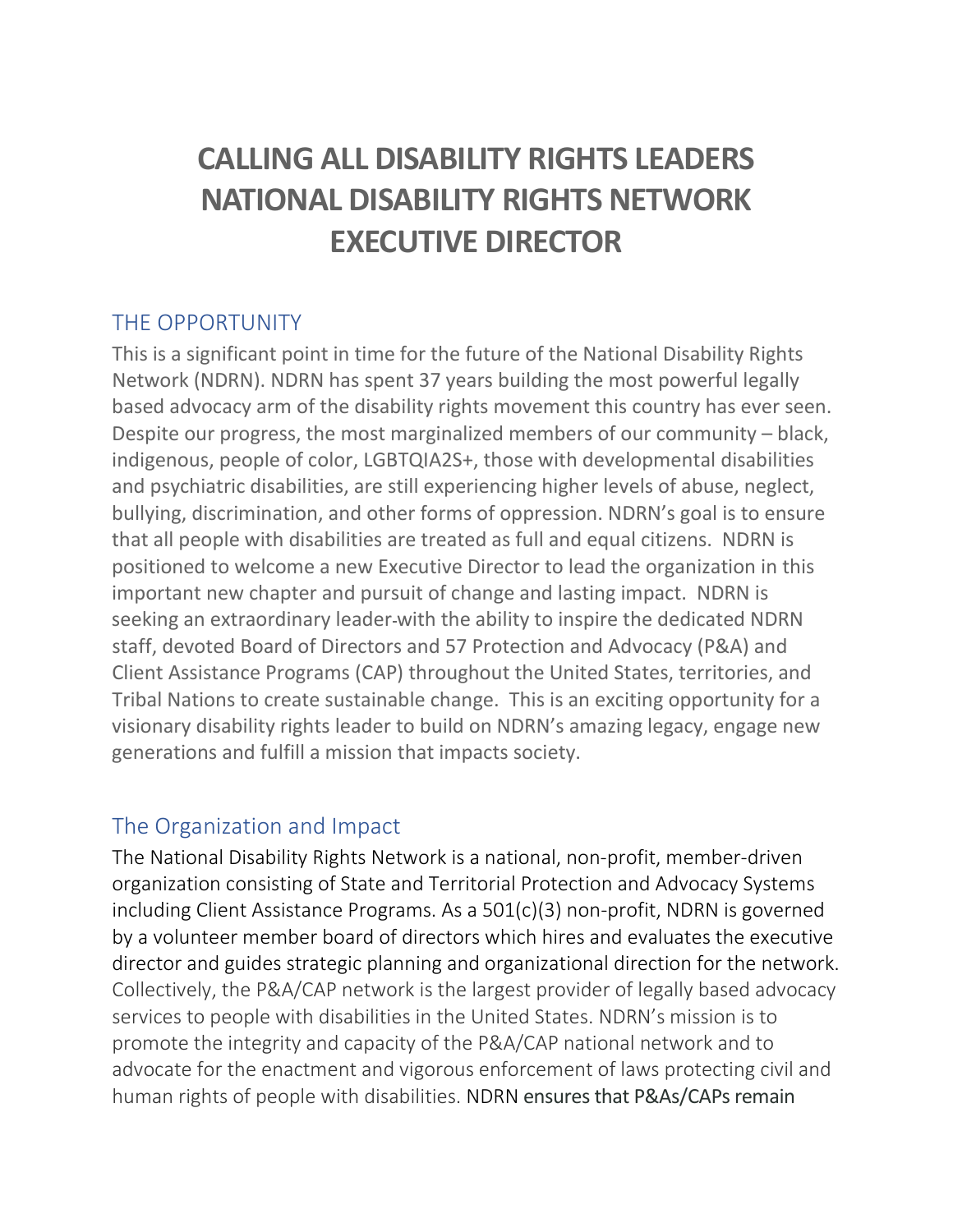# Seeking a Senior Level Disability Rights Leader with Demonstrated Skills in:

- Leadership
- Relationship Management
- Strategic Planning
- Communications
- Fiscal Development & Management
- Administration & Operations
- Supervision/Management
- Legislative & Public Policy Advocacy

strong and effective by providing training and technical assistance. NDRN places high value on meaningful participation and contribution by its members' governance and employees. NDRN advocates and continually works towards positive system change on behalf of all individuals with disabilities including underserved and unserved minorities.

#### Position Summary

The National Disability Rights Network is seeking a transformational and visionary leader who holds disability justice as a core value. The new Executive Director of NDRN should be an experienced leader who understands the disability rights movement and is able to articulate and advocate for the core values, mission, and priorities of NDRN to all key stakeholders and constituent interests. The right candidate will bring the strategic vision and collaborative approach needed to enable the organization to continue to lead and drive the disability rights movement as the national standard bearer. NDRN's next leader will collaborate with leaders of other disability and civil rights groups. The new Executive Director must be an articulate and passionate ambassador to advance the organization's mission through innovative and creative use of all media in a broad range of settings to diverse audiences. The candidate must be available to work long hours and weekends. Travel is required. The new Executive Director will supervise and oversee a staff of 34 while managing the organizational operations and budget. The ideal candidate will demonstrate the highest ethical standards and operate with integrity and transparency in conducting the business of the organization. The Successful candidate must pass background employment checks and if required by various funding sources, must be able to obtain federal or other government suitability clearance(s).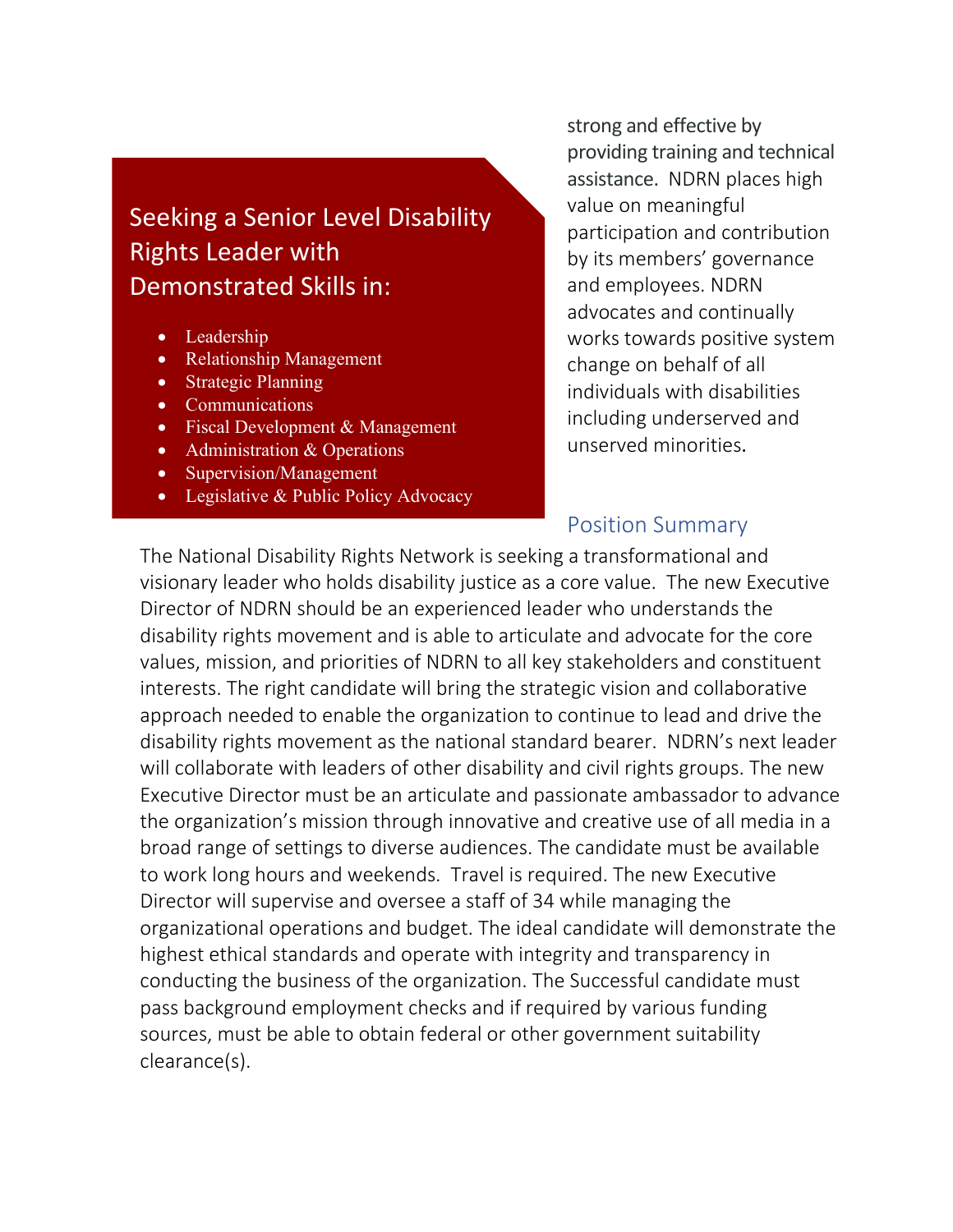#### **Location**

The new Executive Director will be based in Washington, DC. and will work at least part time on-site in the Washington D.C. office.

#### QUALIFICATIONS:

- Advanced degree in human services, public policy or law is preferred.
- Extensive relevant experience in services to constituent populations and/or association management.
- Demonstrated ability to work effectively with the Board to regularly assess progress toward agency's goals, identify the needs of the network, and establish priorities and implementation strategies.
- Demonstrated understanding of disability rights and the work of the Protection & Advocacy System (P&A) including the Client Assistance Program (CAP).
- Demonstrated understanding of intersectionality and the complex needs of the disability community.
- Demonstrated management expertise including knowledge of fiscal management, (including federal contracts and grant) personnel functions, and organizational development and planning processes.
- Demonstrated knowledge of the federally funded service system, the federal legislative process and experience in educating policy makers.
- Demonstrated ability to organize and prioritize complex tasks.
- Demonstrated interpersonal skills and cultural competence.
- Demonstrated experience and skill in public speaking.
- Demonstrated commitment to the human, civil and legal rights of all people including Black, Indigenous and People of Color.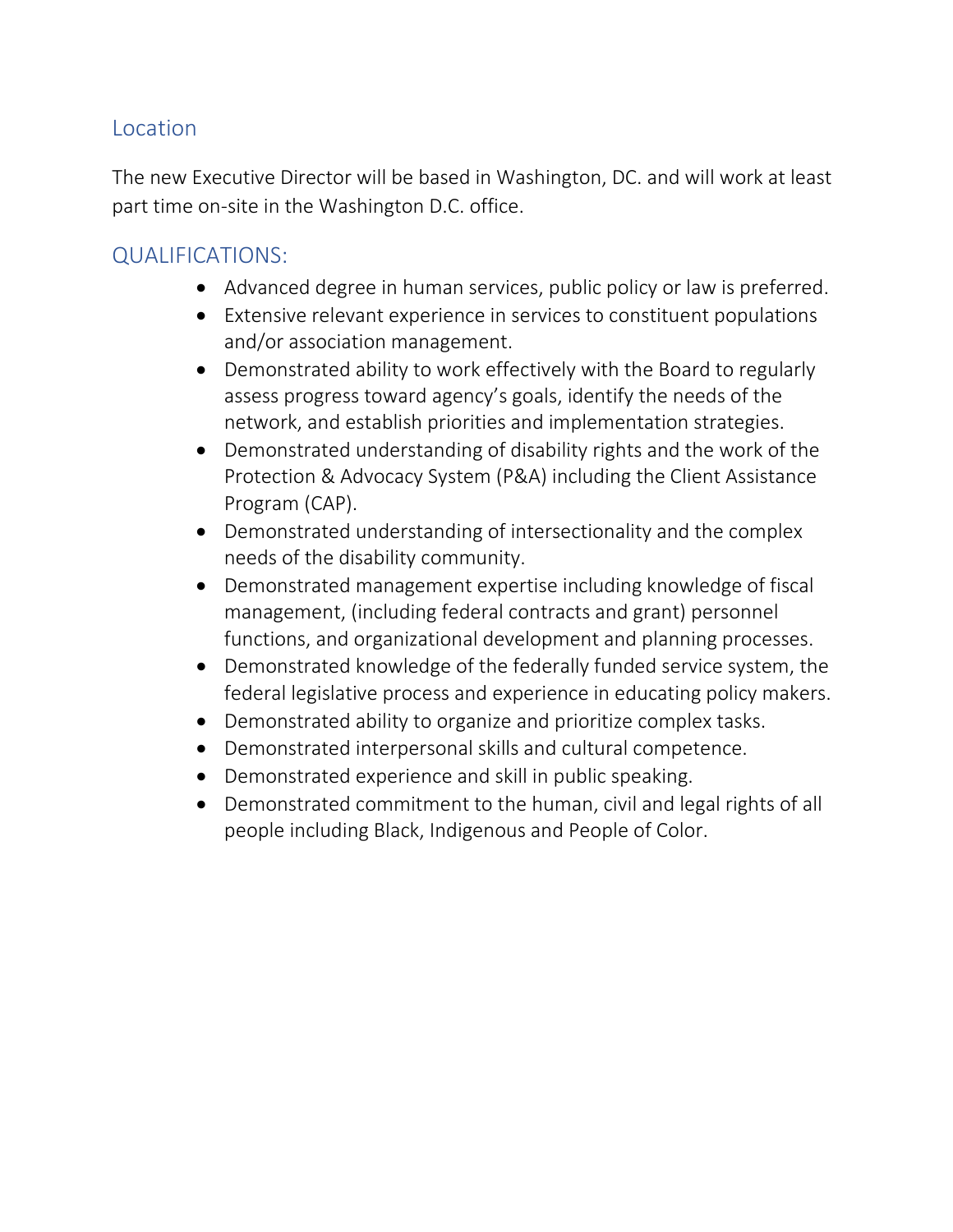## Personal Characteristics

The new Executive Director must be a strong representational leader with an uncompromising commitment to advancing the rights of all people with disabilities. The successful candidate must demonstrate that they are an innovative, transparent, adaptive leader with the ability to build strong and effective teams and support employee personal and professional development. The ideal candidate will be a person with a disability and deep roots in the disability community. The successful individual should have the emotional intelligence to engage in honest self-reflection and receive constructive feedback, as well as the humility to share power and make thoughtful decisions. Proven success creating cultures defined by accountability, trust and respect are critical.

### Compensation and Benefits

Commensurate with the experience and qualifications of the selected candidate, the salary range for the position is  $$200,000 - $250,000$  annually. NDRN provides an excellent benefits package including a generous PTO plan, health, dental, and vision coverage partially paid by the employer. In addition, life insurance and longterm disability insurance are available, a Flexible Spending Account (FSA) and a 403(b) plan with a 6% employer contribution.

Reimbursement of basic relocation expenses will be considered for the exceptional candidate.

#### Application Process

Applications will be accepted until the position is filled. Applications will be reviewed as they are received. Applications should contain a resume and thoughtful cover letter, outlining how your skills and experience meet the qualifications of the position. Email to Christine Griffin,

[cgriffin@benderconsult.com](mailto:cgriffin@benderconsult.com) with NDRN Executive Director Search in the subject line. Please include how you heard about the search. Only a select number of highly qualified individuals will be invited to participate in a formal interview process. This is a confidential process and will be handled accordingly throughout all phases of the recruitment and selection process.

NDRN has retained the executive search firm and certified disability-owned business enterprise, Bender Consulting Services, Inc. to conduct this search, [www.benderconsult.com.](http://www.benderconsult.com/)